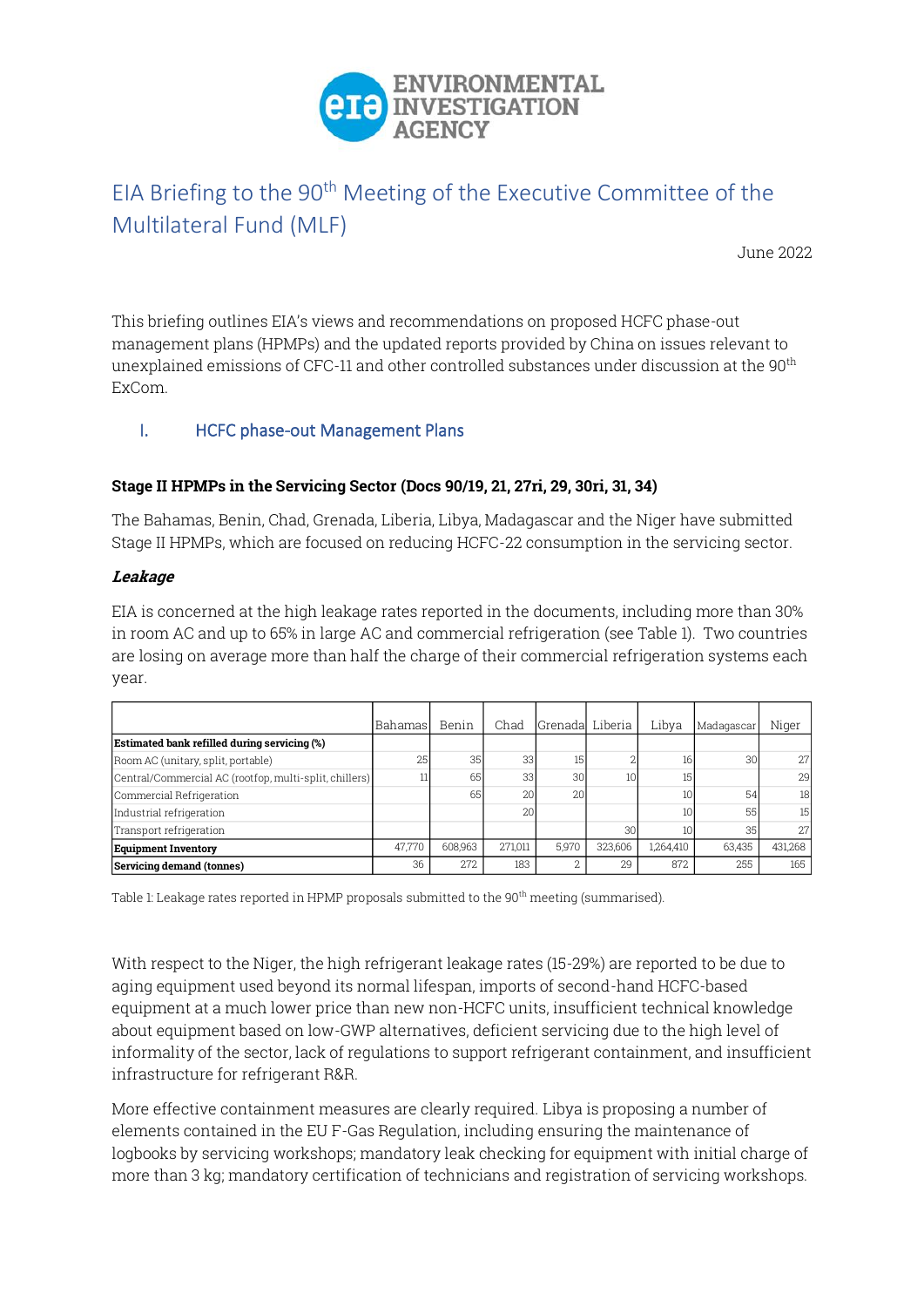#### **Recommendations**

EIA notes the following comments and recommendations, applicable to all servicing sector HPMPs:

- As all the countries have significant market penetration of HFCs (46-90% according to data submitted), as far as possible all servicing sector activities should be immediately applied or easily extended to include HFCs and should incentivise the uptake of sustainable low-GWP technologies, i.e. natural refrigerants. For example, certification schemes for RAC technicians should be mandatory and should include HFCs and all alternatives to HFCs.
- Containment, labelling and reporting measures should cover HFC refrigerants and all levels of the supply chain, including provisions for storage, transport, processing, disposal, resale, recovery, recycling and reuse; reclamation of HFC blends may require more sophisticated fractional distillation than for reclaiming only HCFCs, and investments in such new reclamation facilities and recovery equipment should be designed to handle both where feasible.
- Policies, regulations and incentives to discourage the uptake of HFC-based technologies and the development of national standards for the safe installation, transportation, storage, operation, and maintenance of energy-efficient, low-GWP RAC equipment are critical. EIA commends Grenada's Stage II proposal, which plans to establish a differentiated tax scheme to promote RAC equipment that runs on renewable energy, is energy efficient, and uses refrigerants with GWP under 150, as well as including a green procurement component in its Public Procurement Act;
- Bans on import of HCFC-containing equipment should be in place by 2025 at the latest, and preferably earlier, given the average lifetime of equipment.
- Actions to enforce the HCFC phase-out can help prepare countries for challenges likely to occur with respect to the illegal trade in HFCs. EIA commends Liberia and Libya which plan to conduct three border dialogues with neighbouring countries. This type of coordination is critical for effective enforcement.

# **Doc 90/35: Pakistan Stage III and Change of Technology**

Pakistan's Stage II HPMP, approved in 2016, included the conversion of one enterprise, Dawlance, manufacturing domestic AC equipment from HCFC-22 to R-290 technology. The Government of Pakistan and Dawlance are now requesting to change the alternative technology to HFC-32 over concerns of market acceptance of R-290-based room AC units.

EIA is concerned at the request to change the technology to HFC-32 instead of R-290, given the high GWP of HFC-32 (2,690 over a 20-year period) and the clear transitional nature of the refrigerant which cannot meet the requirements of the Kigali Amendment. EIA does not agree that HFC-32 based units have higher energy efficiency; as noted in the Desk Study for the Evaluation of demonstration projects for low-GWP alternatives to HCFCs (Doc 90/06), the energy efficiency of R-290 based systems tested was 5-12% higher than HCFC-22 units. Moreover, regulations and standards equally apply to R-32 since it is also flammable.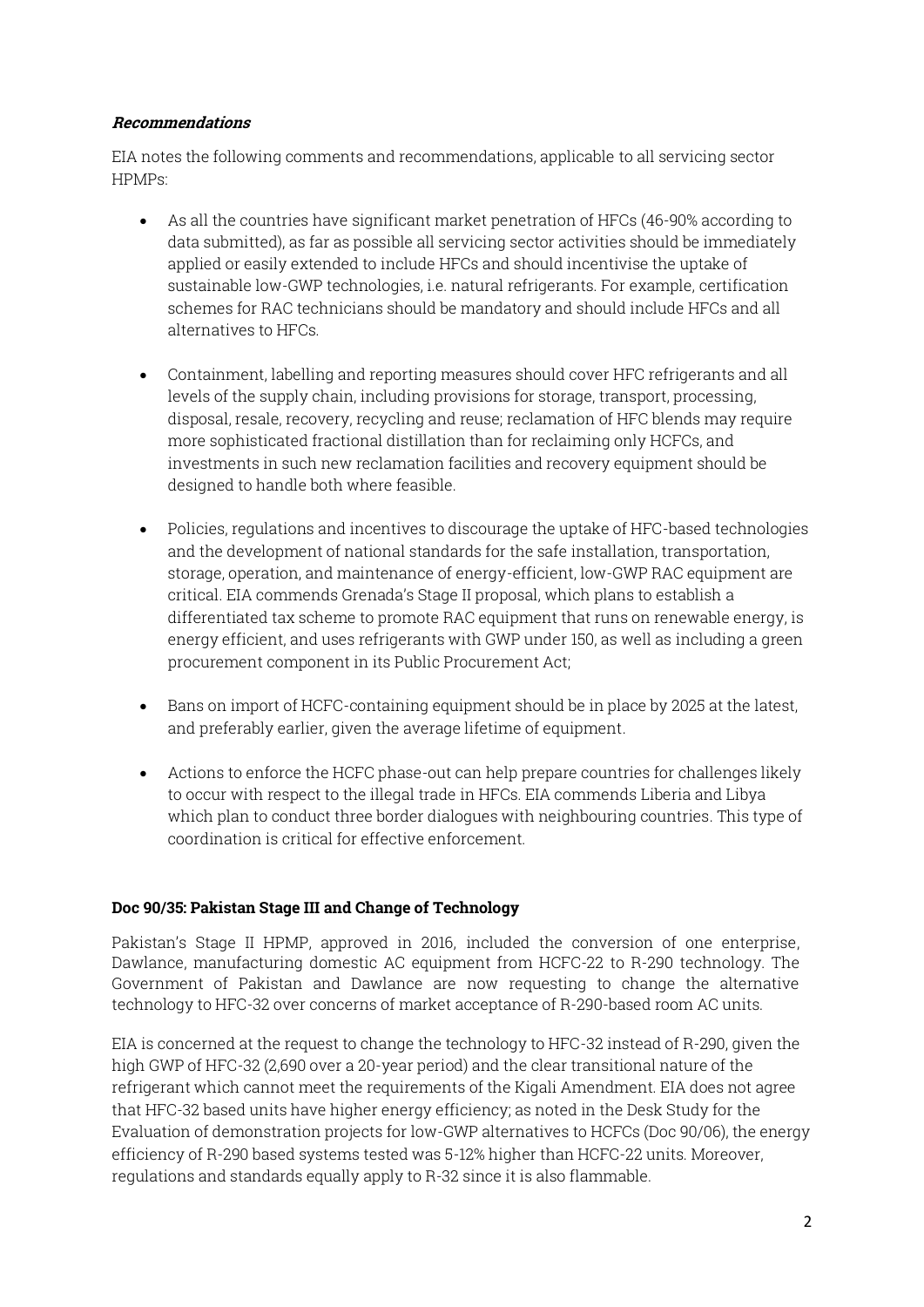Given the recent adoption of the new IEC-60335-2-40 standard which will allow higher charge limits of hydrocarbons in split AC and heat pump equipment in R290, which can be applied immediately using a risk assessment process, there is no justification for the MLF to fund transitions to high-GWP technologies that are not sustainable. Pakistan has already converted domestic and commercial AC manufacturing enterprises to R-410A equipment and is increasing the production and import of these units. Additional manufacturing of R-32 units will increase its HFC baseline further as Pakistan is in Group 2. EIA recommends that Pakistan is requested to develop a plan with UNIDO to overcome market acceptance, regulatory and other perceived challenges.

Pakistan is also submitting a Stage III HPMP proposal, which includes the conversion of six remaining foam enterprises to cyclopentane and water-blown technology and servicing sector activities. The project intends to phase out remaining HCFC consumption by 2030. Servicing sector activities include a review and development of policy and regulations, development and implementation of an e-licensing system for imports, training of customs officers, RAC technician training workshops, establishment of four national RR&R centres and four training centres and the promotion of alternatives. EIA supports the Stage III proposal and recommends that more attention is given over time to specific policies and fiscal / practical measures to incentivise the adoption of natural refrigerant alternatives to HCFCs.

# **Growing Consumption of HFCs**

A review of the Stage II and III projects submitted to the meeting indicates high levels of HFCs already being used in developing countries. EIA has expressed concern previously about the number of self-funded conversions to high-GWP HFCs, particularly in the air-conditioning sector, which is creating a newly installed bank of HFC equipment that the MLF will have to fund future conversions away from. Additionally, some of the HFC technologies selected are not only high-GWP refrigerants but are also inefficient, further exacerbating climate mitigation challenges faced by developing countries.

Although these conversions are not necessarily funded by the MLF, the MLF is funding various activities, including technical assistance and awareness raising, in the country at the same time as these conversions. Given the urgent need to implement the Kigali Amendment, these activities should be linked to stronger commitments to avoid the uptake of HFCs. Implementing agencies should collect additional data on alternatives being adopted, regardless of MLF funding, in order to understand if awareness raising and technical assistance are successfully persuading companies to choose clean climate-friendly technologies instead of HFCs.

# II. China's Updated Reports Regarding CFC-11, CFC-12 and CTC – Doc 90/9/Add.1

# **Overview**

Three reports submitted by China to be discussed at the 90th meeting deal with follow up actions and updates regarding issues relevant to the unexpected increase in emissions of CFC-11, and associated issues regarding CFC-12 and CTC.

EIA is encouraged by China's reports on implementing a number of monitoring, regulatory and enforcement actions, however serious questions still remain as to whether underlying issues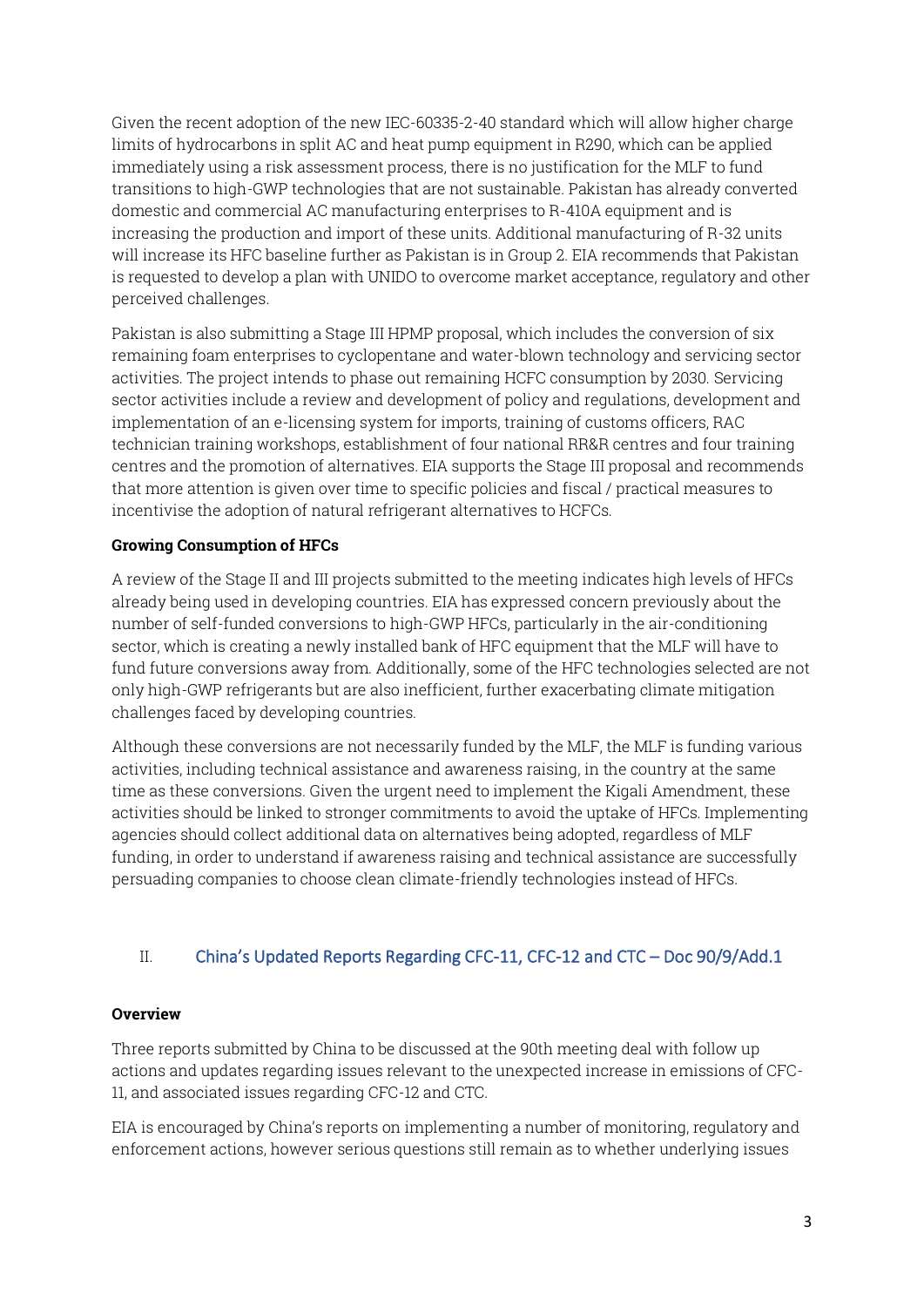that led to the unexpected emissions have been fully resolved, notwithstanding the scientifically observed decline in regional CFC-11 and CTC emissions beginning in 2018.

As further detailed below, neither the independent consultant's study dealing with circumstances that might have led to illegal production and use of CFC-11 and CFC-12, nor China's report on the production of CTC and its feedstock uses, provide consistent and comprehensive answers as to the origins or nature of the unexplained emissions.

New scientific observations of rising global emissions of HCFC-141b between 2017-2021 [\(Western](https://acp.copernicus.org/preprints/acp-2022-298/)  $et$  al., 2022) add to these questions. While Western  $et$  al. do not pinpoint the regional origin of increasing global HCFC-141b emissions, nor conclusively rule out the possibility that banks are contributing to this rise, the timely coincidence of this increase with the rapid decline in CFC-11 emissions raises a possible connection between these atmospheric trends due to replacement of illegal CFC-11 with unreported illegal production and use of HCFC-141b as an alternative blowing agent.

#### **China's Report on Monitoring and Law Enforcement Progress**

EIA notes the additional details regarding significant sampling and testing efforts undertaken in 2019 and continued efforts toward expanding local capacity for rapid detection. According to the Study on Supervision and Law Enforcement, CFC-11 was contained in products from 37 enterprises (6 combined polyether and 31 foam product enterprises) based on rapid portable testing of samples from 322 enterprises between June and August 2019. Laboratory retest confirmed illegal use of CFC-11 in 16 enterprises.

It is noteworthy that China reports that none of the 16 entities conclusively found to be using illegal CFC-11 were registered with the China Plastic Processing Industry Association (CPPIA) or had received funding from the Multilateral Fund. This seems to reinforce EIA's [findings](https://us.eia.org/report/20180709-blowing-it-illegal-production-and-use-of-banned-cfc-11-in-chinas-foam-blowing-industry/) that the illegal production and use may have been mostly occurring in the domain of underground and unregistered enterprises, outside the scope of the Government's primary means of policy engagement with industry. The extent of this unregistered and less-understood segment of the foam market in China is highly pertinent to the question of widespread illegal production and use of CFC-11.

Of the 16 enterprises, convictions and/or dismantling of enterprise operations appears to have been limited to the one major producer, the Minghe company, and two smaller enterprises, while the majority of small foam enterprises are presumed to be still operating. Additional information regarding any follow up inspections or verifications with compliance at these entities would be beneficial to ensuring these enterprises have transitioned to legally procured blowing agents.

EIA notes that following distribution of 50 portable detection devices to local environmental enforcement bureaus across 30 provinces in 2019, information is yet to be shared on ongoing detection, sampling, and testing efforts by local authorities. It would be helpful to see additional updates on the scope of ongoing sampling and testing conducted after 2019, following dissemination of detection devices to local environmental enforcement.

As per the report, MEE launched a new round of special ODS law enforcement inspection nationwide at the end of July 2020, mainly targeted at HCFC-141b and HCFC-22 production enterprises as well as illegal production and use of CFC-11. Sharing information and findings from this new round of inspections will be helpful globally.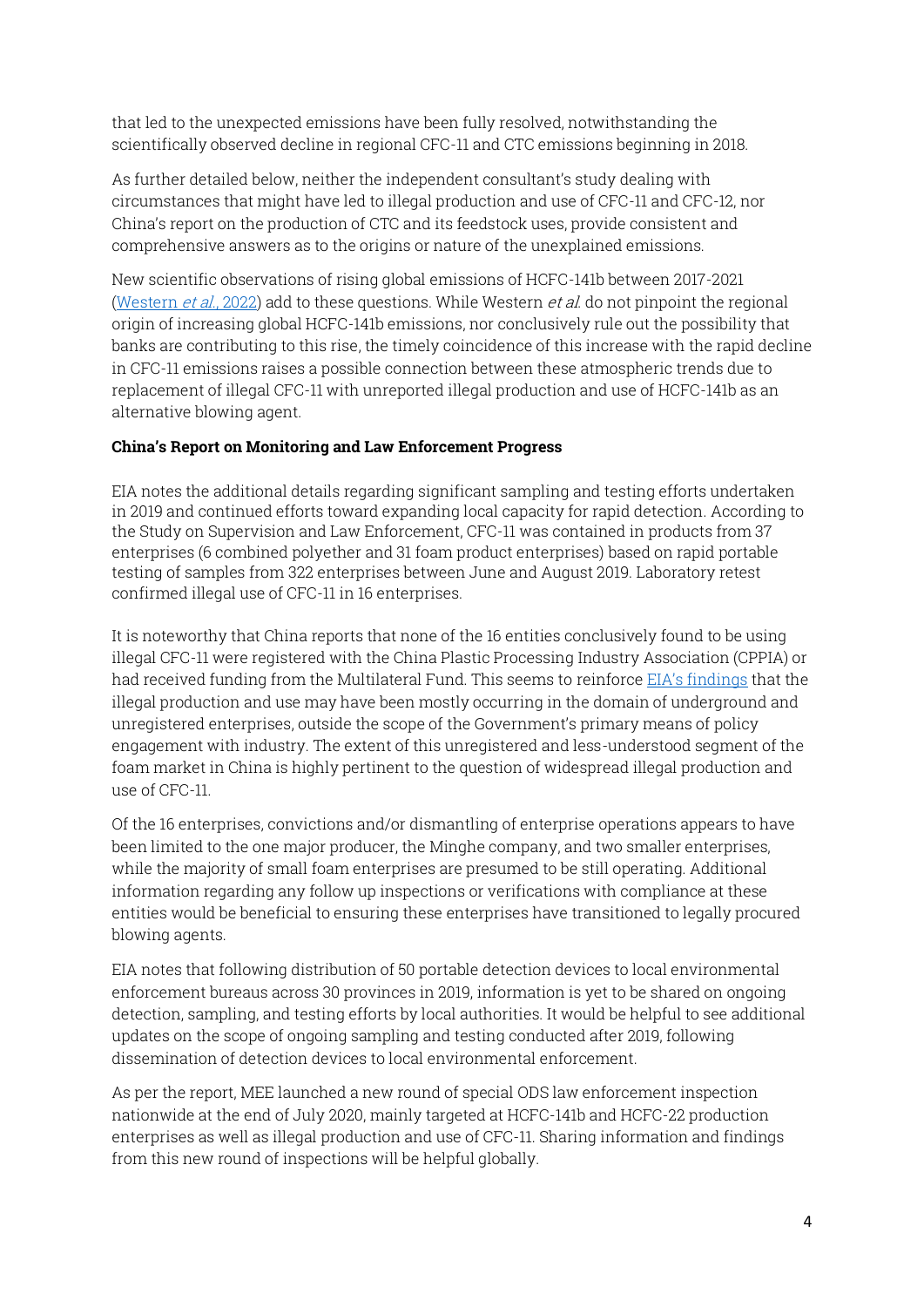Finally, the report also states that MEE will start the construction of ODS monitoring stations in 2021 and conduct ODS monitoring in 2022 as planned. EIA and other stakeholders look forward to additional updates in this regard and transparent sharing of resulting data and analysis.

# **Study to determine regulatory, enforcement, policy or market circumstances that might have led to illegal production and use of CFC-11 and CFC-12**

The study prepared by consultant ESD China Limited does not conclusively determine the circumstances that might have led to widespread illegal production and use of CFC-11 in the polyurethane foam sector. The study utilised on-site visits and interviews as well as an ODS market survey and a mass-balance analysis to determine the degree to which previously phased out substances have been produced and used after being prohibited.

# Mass balance analysis

EIA believes additional clarifications regarding certain inputs and assumptions to the massbalance analysis in particular may be helpful to determining the utility of its findings. The results of the mass-balance analysis of raw materials linked to rigid PU foam manufacturing are central to the study's conclusion that ""widespread production and consumption of CFC-11 in the PU foam sector during 2008-2018 is highly unlikely in China". The analysis bases its assumptions regarding the quantities of CFC-11 that could have potentially been used and emitted in the sector on a ratio to the consumption of isocyanates (polymeric MDI), the other component of foam mixed with pre-blended polyols containing CFC-11 or another blowing agent. This is due to a higher level of confidence in the MDI data from a smaller number of producers and importers compared with the numerous and varied polyol suppliers. This seems to leave the study open to a number of potential issues regarding assumed ratios and mixtures in various types of foams, particularly given the range of practices that may exist in various less well understood polyol entities. The analysis also does not seem to take into account the potential emissions factors or conversion rate of such polyol entities using a given quantity of CFC-11 in production of spray foams.

Additionally, the report indicates the mass balance analysis is based on data from the China Plastic Processing Industry Association (CPPIA), whereas information on monitoring and enforcement actions indicates that illegal CFC-11 was detected at enterprises that are not members of CPPIA. It is not immediately clear if the MDI consumption data would account for consumption by non-CPPIA enterprises. This calls into question the completeness of the analysis, if it fails to account for consumption by an uncertain market segment outside of the CPPIA's membership. Additional clarification in this regard would be helpful to assess the validity of the mass-balance analysis outputs and conclusions.

# Market trends in foam blowing agents

EIA notes that the study does acknowledge that there appears to have been a shortfall of CFCalternatives for foam blowing during the 2008-2010 period immediately after the CFC-11 phaseout that may have been filled by illegal trade or stockpiles. It also outlines trends in market consumption and prices of alternative blowing agents during 2008-2018, with EIA noting key observations including:

• A tightening market and steeply rising prices for HCFC-141b were seen after introduction of the production quota system in 2013, with prices rising more than 100% from 10,000 RMB/ton in 2013 to 21,800 RMB/ton in 2018;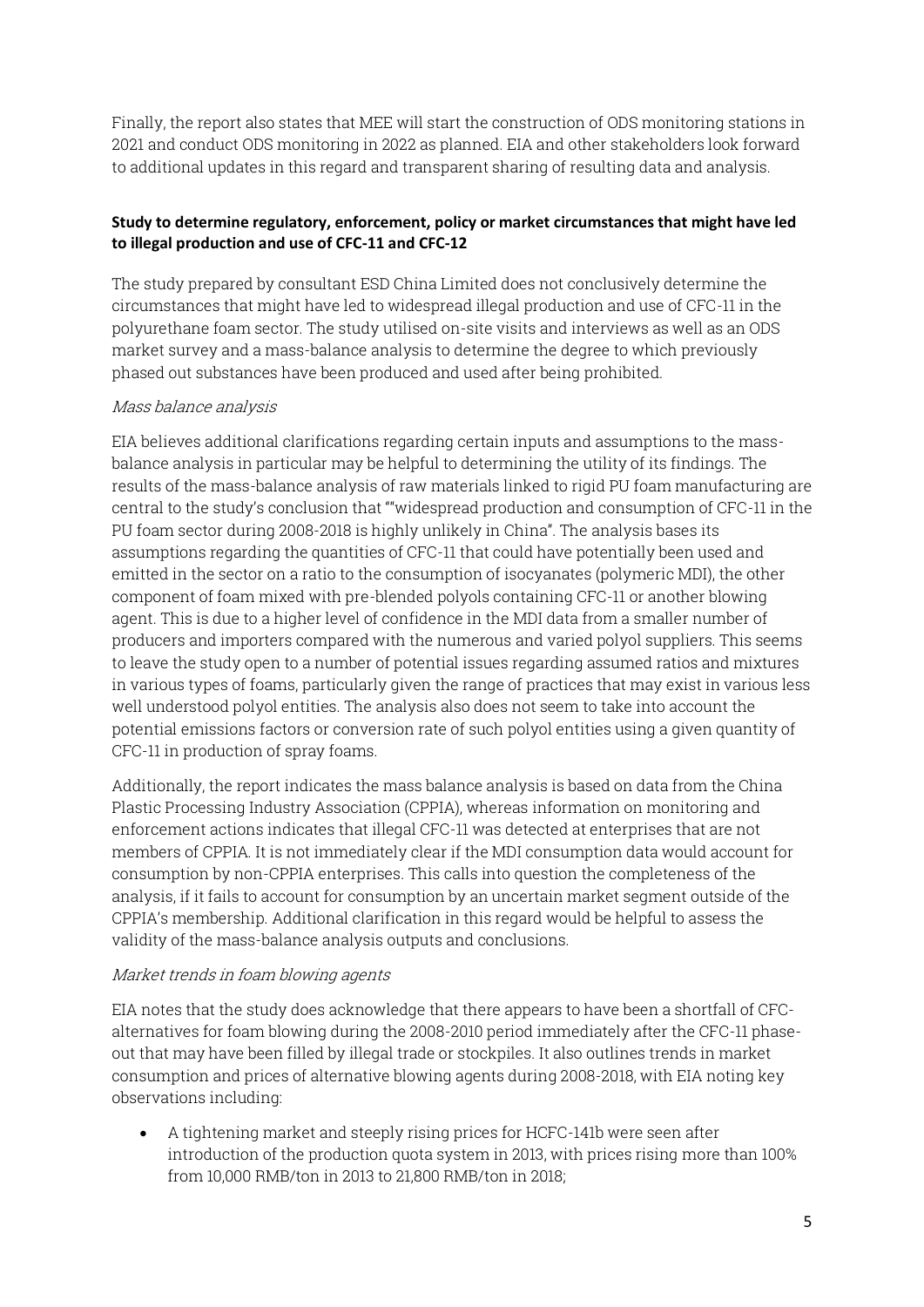- Market prices of hydrocarbon blowing agents remained much lower but were not widely used in the small foam enterprises due to safety concerns or in spray foams due to flammability;
- HFC-245fa blowing agents were available at significantly higher prices ranging from a low point of 29,400 in 2014 increasing to 60,000 RMB/ton in 2018. This limited the overall amount of HFC blowing agent uptake despite increasing demand under the HCFC-141b phase-out.

These market trends, including the increasing prices of other blowing agent alternatives combined with the challenges to apply cheaper hydrocarbon-based blowing agents for smaller enterprises and the spray foam sector, reflect consistently with earlier [EIA hypotheses](https://eia-international.org/report/blowing-it/) on the drivers for significant illegal use of CFC-11.

#### Law enforcement and regulatory improvements

EIA concurs with several of the key findings of the study regarding proposed law enforcement and regulatory improvements. Several of the identified findings align closely with EIA's previous recommendations, including:

- Strengthen efforts and frequency of routine ODS law enforcement at local levels;
- Improved enforcement in remote areas where routine supervision and management capacity is weaker;
- Enhance capacity and training with rapid detection equipment;
- Necessity for a sustainable compliance mechanism after initial phase-out goals have been achieved is needed along with better delineation of compliance responsibilities at different levels of government;
- Punitive penal policies require strengthening, while incentive policies should be formulated to foster innovation in alternative technologies.

# **Updated report on the production of CTC and its feedstock uses in China (Decision 84/41(b) and (c))**

At its 84th meeting ExCom requested an updated report on the production of CTC and its feedstock uses in the country including: (i) an update on the progress in monitoring perchloroethylene (PCE) plants that used the alkane chlorination process; (ii) any additional information relevant to the difference in emissions described in the report, and the estimated CTC emissions from China included in section 1.2.3 of the Scientific Assessment of Ozone Depletion: 2018; and to note that the Government of China was considering monitoring the PCE that used the alkane chlorination process, and to invite the Government to include in the updated report any actions taken on that matter (decision 84/41).

The updated report states that only one PCE plant uses the alkane chlorination process that produces CTC by-product and that CTC by-product from this plant is recycled directly to the reactor. The PCE plant does not have a CTC purification unit to separate CTC from the process streams that include a mixture of CTC, PCE, and other components. Accordingly, the Government considered the risk of diversion of CTC from the plant is low and therefore has not taken any additional actions to monitor the PCE plant.

As the Secretariat notes, China's updated report on CTC and its feedstock uses does not include information or analysis to address the difference in emissions reflected in the 2018 Scientific Assessment of Ozone Depletion and more recent scientific estimates by Lunt et al. [\(2018\)](https://www.researchgate.net/publication/327955584_Continued_Emissions_of_the_Ozone-Depleting_Substance_Carbon_Tetrachloride_From_Eastern_Asia) and